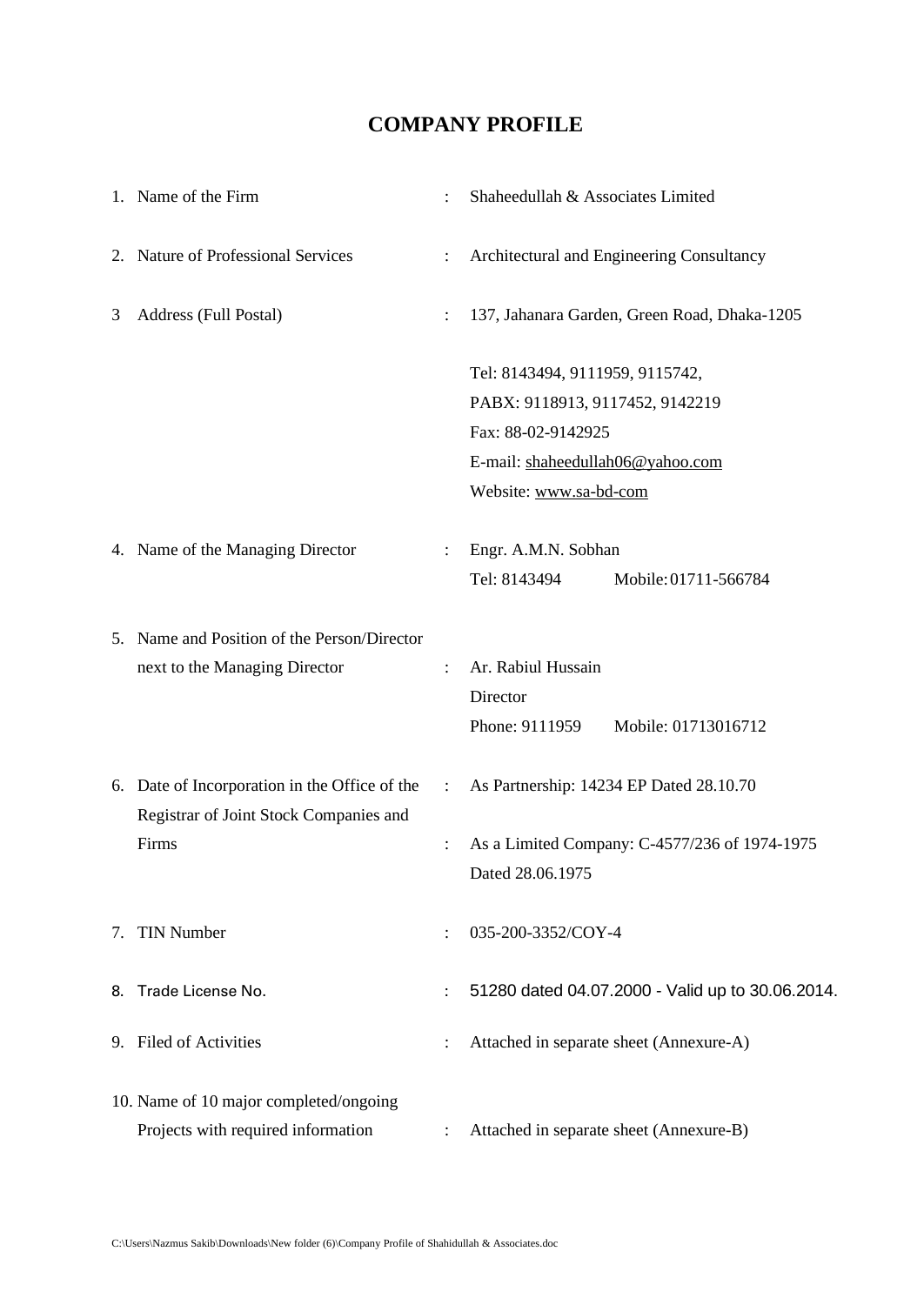## **ANNEXURE-A**

# **MAJOR FIELDS OF ACTIVITIES**

| 1.  | Architecture                                        |   |
|-----|-----------------------------------------------------|---|
| 2.  | Landscape Planning                                  |   |
| 3.  | <b>Acoustic Design</b>                              |   |
| 4.  | Air-conditioning                                    |   |
| 5.  | <b>Building Engineering (Civil/structure)</b>       |   |
| 6.  | Construction supervision                            |   |
| 7.  | <b>Building Electromechanical</b>                   |   |
| 8.  | Soils/Foundation Engineering                        |   |
| 9.  | <b>Materials Engineering</b>                        |   |
| 10. | Land and Hydrographic Survey                        |   |
| 11. | <b>Traffic Transportation Studies</b>               |   |
| 12. | Roads and Highways Design                           |   |
| 13. | <b>Bridge Engineering</b>                           |   |
| 14. | Harbor, Jetty and Marine structure                  |   |
| 15. | <b>River Training</b>                               |   |
| 16. | <b>Flood Control and Drainage</b>                   |   |
| 17. | <b>Water Resources planning</b>                     |   |
| 18. | Inland waterways                                    |   |
| 19. | Land use and Urban physical planning                |   |
| 20. | Rural Development                                   |   |
| 21. | Agriculture and Aquaculture                         |   |
| 22. | Water supply and Sanitation                         |   |
| 23. | <b>Power Generation</b>                             |   |
| 24. | Power Transmission and Distribution                 |   |
| 25. | Industrial Planning and Installation                |   |
| 26. | <b>Environment and Health</b>                       |   |
| 27. | <b>Project Management</b>                           | V |
| 28. | Human Resources Development                         |   |
| 29. | <b>Institutional Studies</b>                        |   |
| 30. | Telecommunication                                   |   |
| 31. | Computer application and IT                         |   |
| 32. | <b>Furniture Design and Drawing</b>                 |   |
| 33. | Hydraulic Structure and Water Resources Engineering |   |
| 34. | <b>Interior Decoration</b>                          |   |
|     |                                                     |   |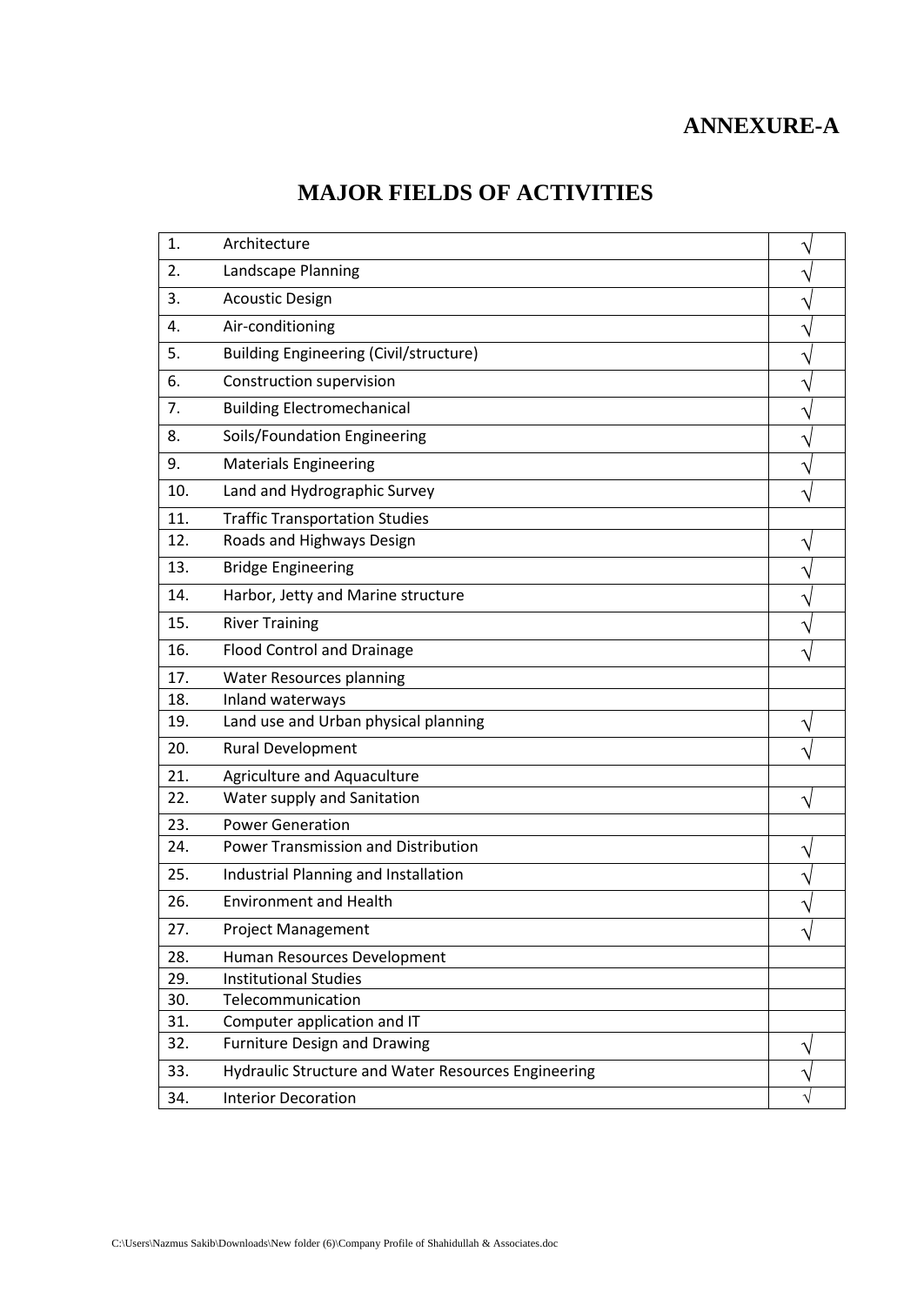| 1. Name of the Project                      |                | <b>Construction of 20-Storied Academic Building - II</b><br>of Dhaka Commerce College at Mirpur, Dhaka.<br>(completed up to 10-storied)                                                                                                                                                                                                                                                                                                                        |
|---------------------------------------------|----------------|----------------------------------------------------------------------------------------------------------------------------------------------------------------------------------------------------------------------------------------------------------------------------------------------------------------------------------------------------------------------------------------------------------------------------------------------------------------|
| 2. Nature of the Project                    | $\ddot{\cdot}$ | <b>Building</b>                                                                                                                                                                                                                                                                                                                                                                                                                                                |
| 3. Nature of services performed by the Firm | $\ddot{\cdot}$ | Inventory<br>Topographical<br>Survey,<br>Existing<br>of<br>Facilities, Sub-Soil Investigation, Architectural &<br>Engineering Design-Drawing, Preparation of Cost<br>Estimate and Preparation of Tender Documents &<br>Evaluation of Tender, Detailed Supervision of<br>Construction Works including Preparation, Checking<br>& Recommendation of Contractor's Bills. Top<br>Supervision from Head Office & Supervision during<br>Defect Liability Period etc. |
| 4. Duration and Date of completion          | $\ddot{\cdot}$ | 36 Months and June, 1999                                                                                                                                                                                                                                                                                                                                                                                                                                       |
| 5. Name of the Employer                     |                | Principal, Commerce College, Mirpur, Dhaka                                                                                                                                                                                                                                                                                                                                                                                                                     |
| 6. Volume of the Project                    |                | 9500 sft per floor; Project Cost: Tk.1400 Lac                                                                                                                                                                                                                                                                                                                                                                                                                  |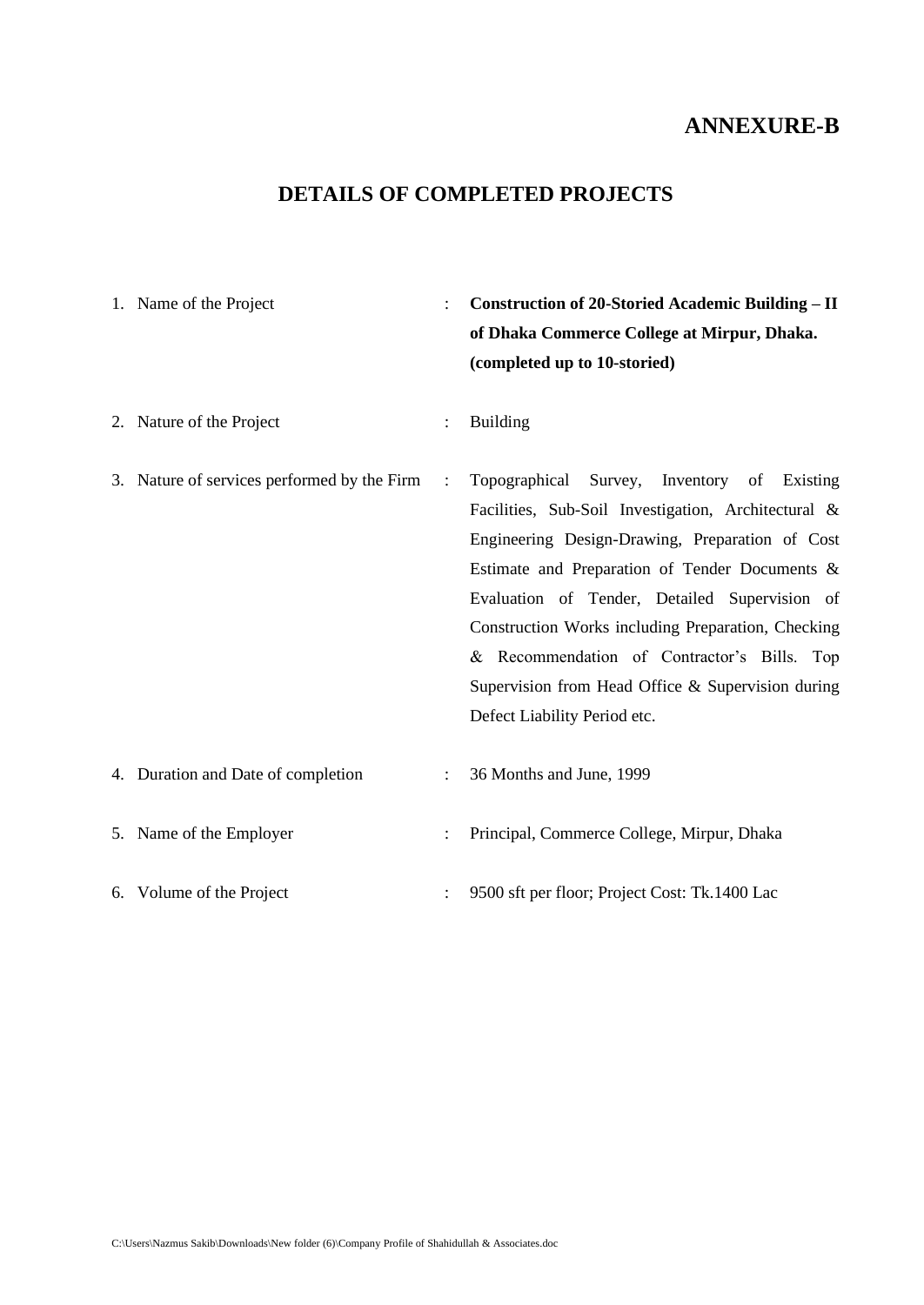#### **DETAILS OF COMPLETED PROJECTS**

| 1. Name of the Project                      |                | Construction of 10-storied Academic-cum-Multipurpose<br>Building at Mohakhali under Bangladesh College of<br>Physician and Surgeons (BCPS), Dhaka. (Floor Area:<br>12,550 Sft. in each floor).                                                                                                                                                                                                                                                           |
|---------------------------------------------|----------------|----------------------------------------------------------------------------------------------------------------------------------------------------------------------------------------------------------------------------------------------------------------------------------------------------------------------------------------------------------------------------------------------------------------------------------------------------------|
| 2. Nature of the Project                    | $\ddot{\cdot}$ | <b>Building</b>                                                                                                                                                                                                                                                                                                                                                                                                                                          |
| 3. Nature of services performed by the Firm | $\ddot{\cdot}$ | Topographical<br>Survey,<br>Inventory of Existing<br>Facilities, Sub-Soil Investigation, Architectural &<br>Engineering Design-Drawing, Preparation of Cost<br>Estimate and Preparation of Tender Documents &<br>Evaluation of Tender, Detailed Supervision of<br>Construction Works including Preparation, Checking<br>& Recommendation of Contractor's Bills. Top<br>Supervision from Head Office & Supervision during<br>Defect Liability Period etc. |
| 4. Duration and Date of completion          |                | 30 Months and December, 2004                                                                                                                                                                                                                                                                                                                                                                                                                             |
| 5. Name of the Employer                     |                | Secretary, Bangladesh College of Physician and Surgeons,<br>Mohakhali, Dhaka.                                                                                                                                                                                                                                                                                                                                                                            |

6. Volume of the Project : 12,550 sft per floor; Project Cost: Tk.1506 Lac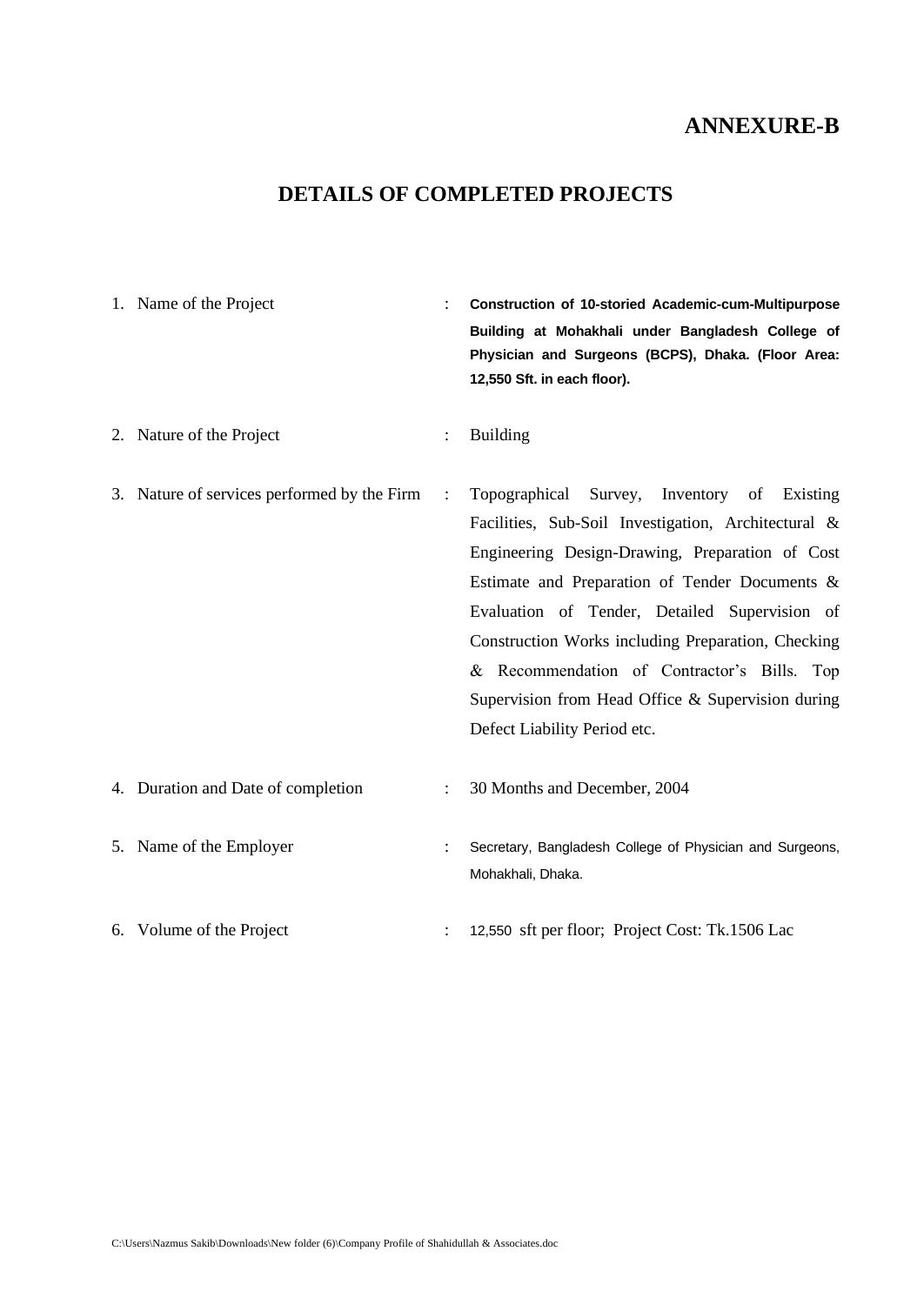| 1. Name of the Project                      | $\ddot{\cdot}$ | Construction of 15-Storied Residential Quarters for<br>Teachers of Dhaka Commerce College, Mirpur, Dhaka.<br>(Floor Area: 3,000 Sft. in each floor).                                                                                                                                                                                                                                                                                               |
|---------------------------------------------|----------------|----------------------------------------------------------------------------------------------------------------------------------------------------------------------------------------------------------------------------------------------------------------------------------------------------------------------------------------------------------------------------------------------------------------------------------------------------|
| 2. Nature of the Project                    | $\vdots$       | <b>Building</b>                                                                                                                                                                                                                                                                                                                                                                                                                                    |
| 3. Nature of services performed by the Firm | $\ddot{\cdot}$ | Topographical Survey, Inventory of Existing<br>Facilities, Sub-Soil Investigation, Architectural &<br>Engineering Design-Drawing, Preparation of Cost<br>Estimate and Preparation of Tender Documents &<br>Evaluation of Tender, Detailed Supervision of<br>Construction Works including Preparation, Checking<br>& Recommendation of Contractor's Bills. Top<br>Supervision from Head Office & Supervision during<br>Defect Liability Period etc. |
| 4. Duration and Date of completion          |                | 36 Months and June, 1999                                                                                                                                                                                                                                                                                                                                                                                                                           |
| 5. Name of the Employer                     | $\ddot{\cdot}$ | Principal, Commerce College, Mirpur, Dhaka                                                                                                                                                                                                                                                                                                                                                                                                         |
| 6. Volume of the Project                    |                | 3000 sft per floor; Project Cost: Tk.1500 Lac                                                                                                                                                                                                                                                                                                                                                                                                      |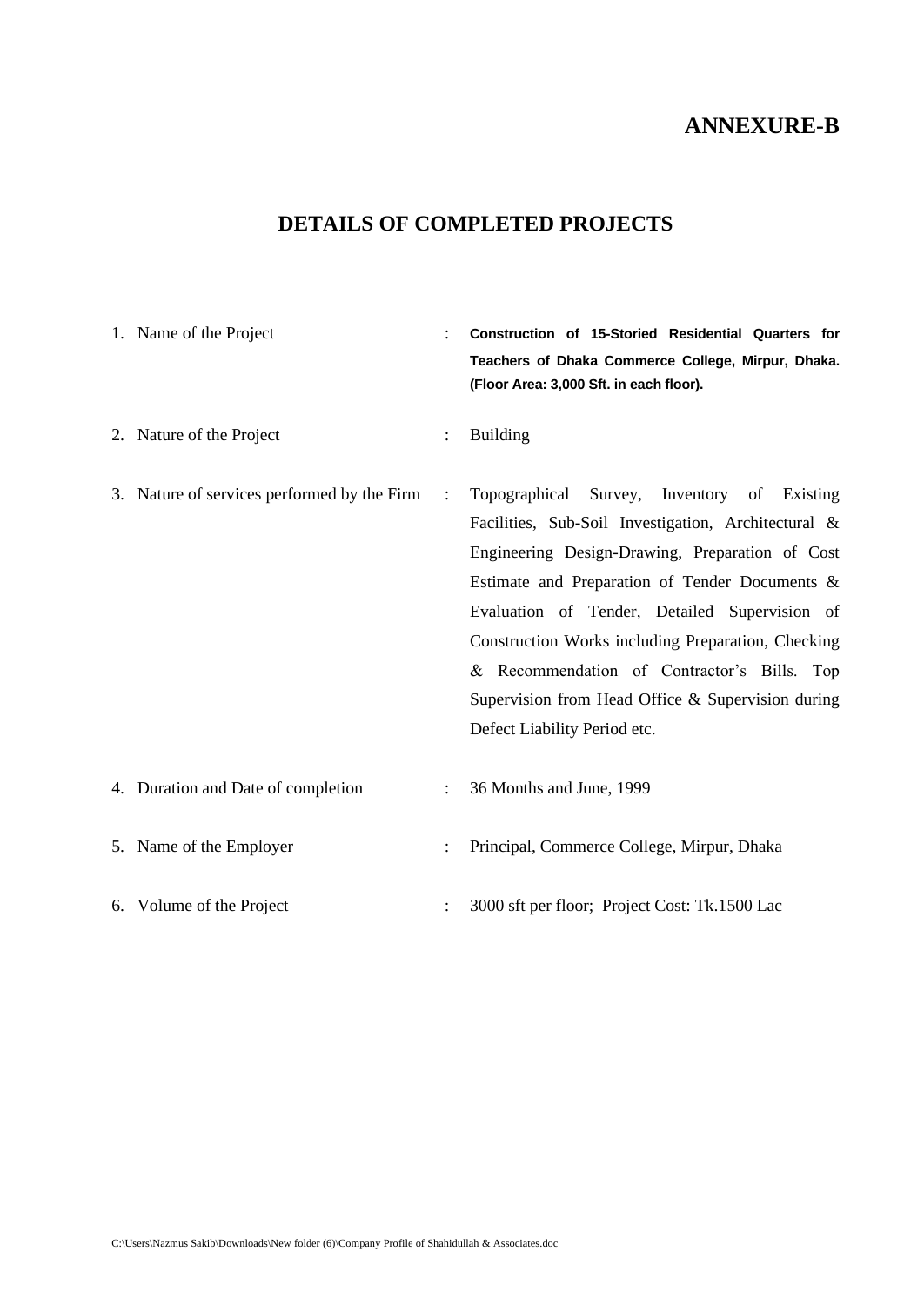| 1. Name of the Project                      | $\ddot{\cdot}$ | 12-Storied Army Headquarter Building at Dhaka<br>Cantonment having Floor Area: 1,44,000 Sft.                                                                                                                                        |
|---------------------------------------------|----------------|-------------------------------------------------------------------------------------------------------------------------------------------------------------------------------------------------------------------------------------|
| 2. Nature of the Project                    | $\ddot{\cdot}$ | <b>Building</b>                                                                                                                                                                                                                     |
| 3. Nature of services performed by the Firm | $\ddot{\cdot}$ | Topographical Survey, Inventory of Existing<br>Facilities, Sub-Soil Investigation, Architectural &<br>Engineering Design-Drawing, Preparation of Cost<br>Estimate and Preparation of Tender Documents. Top<br>Supervision from Head |
| 4. Duration and Date of completion          |                | 48 Months and July, 1999                                                                                                                                                                                                            |
| 5. Name of the Employer                     | $\ddot{\cdot}$ | DW & CE, Dhaka Cantonment                                                                                                                                                                                                           |
| 6. Volume of the Project                    |                | Floor Area 1,44,000 sft; Project Cost: Tk.2160 Lac                                                                                                                                                                                  |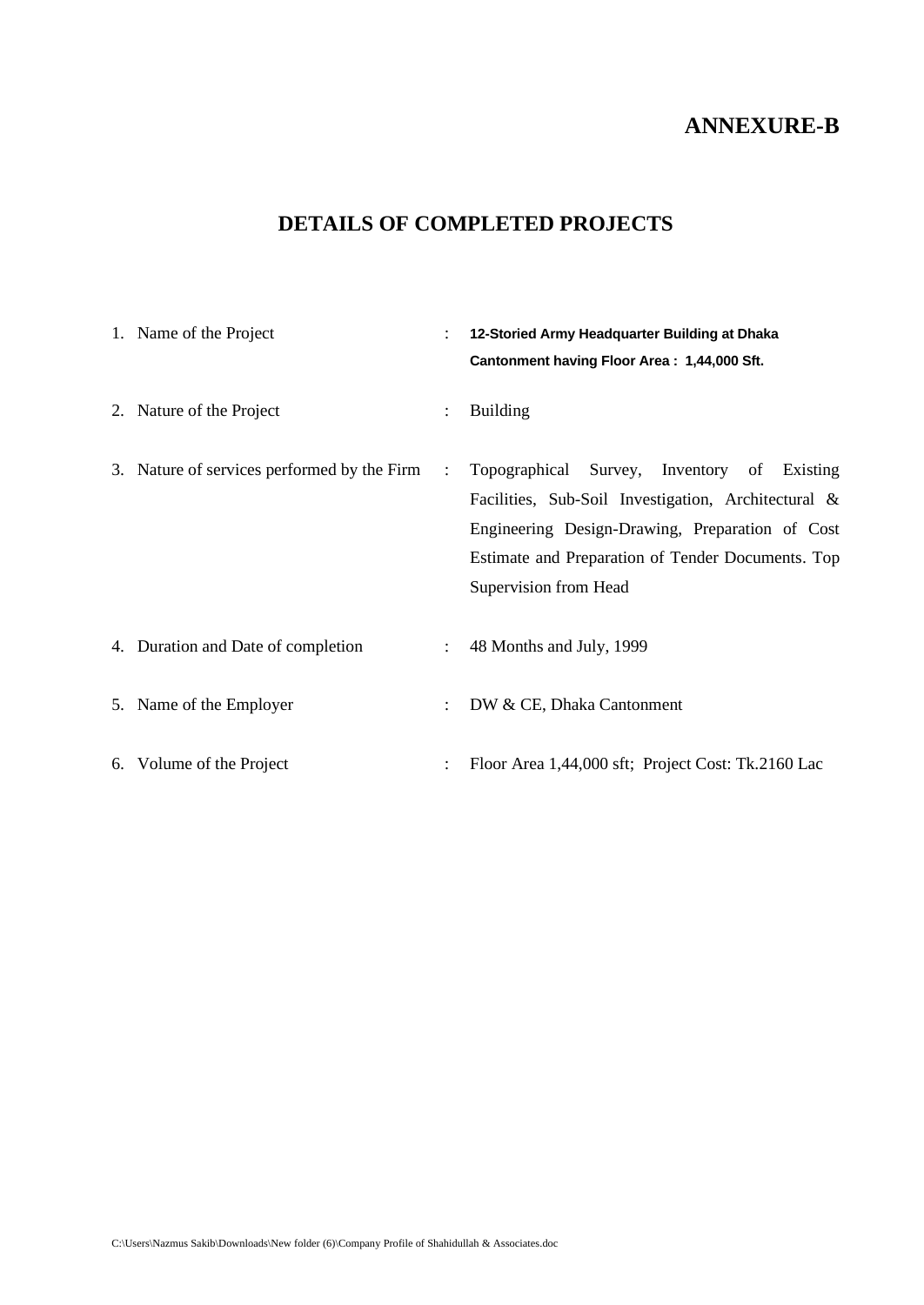| 1. Name of the Project                      |                      | Consultancy Services for Design and Drawing of<br>Architectural, Structural, Plumbing, Electrical and<br>Mechanical and Supervision of Construction works of 01<br>(one) 20-Storied Residential Tower Building (800 Sft., 10<br>Units in each floor) for Police Personnel at Dhanmondi<br>Thana Premises, Dhaka City. |
|---------------------------------------------|----------------------|-----------------------------------------------------------------------------------------------------------------------------------------------------------------------------------------------------------------------------------------------------------------------------------------------------------------------|
| 2. Nature of the Project                    | $\ddot{\cdot}$       | <b>Building</b>                                                                                                                                                                                                                                                                                                       |
| 3. Nature of services performed by the Firm | $\ddot{\cdot}$       | Topographical Survey, Inventory of Existing<br>Facilities, Sub-Soil Investigation, Architectural &<br>Engineering Design-Drawing, Preparation of Cost<br>Estimate and Preparation of Tender Documents &<br>Top Supervision from Head Office                                                                           |
| 4. Duration and Date of completion          | $\ddot{\phantom{a}}$ | 30 Months and December, 2007                                                                                                                                                                                                                                                                                          |
| 5. Name of the Employer                     | $\ddot{\cdot}$       | Executive Engineer, PWD                                                                                                                                                                                                                                                                                               |
| 6. Volume of the Project                    |                      | 9500 sft per floor; Project Cost: Tk.2335 Lac                                                                                                                                                                                                                                                                         |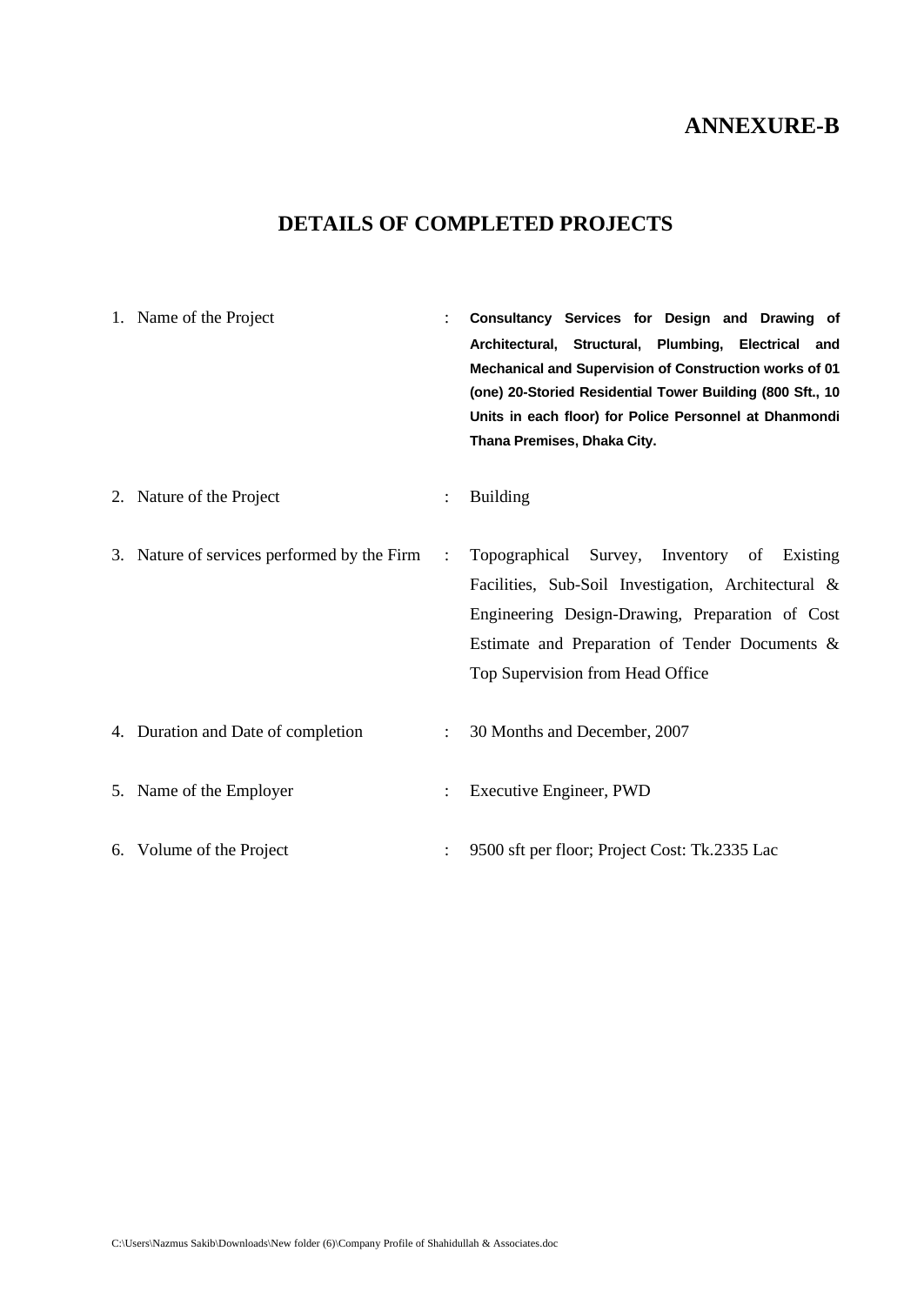| 1. Name of the Project                      | $\ddot{\cdot}$ | <b>Construction of Community Clinic at Rural Level of</b><br><b>Bangladesh under RCHCIB Project</b>                                                                                                                                                                                                                                                                                                                                               |
|---------------------------------------------|----------------|---------------------------------------------------------------------------------------------------------------------------------------------------------------------------------------------------------------------------------------------------------------------------------------------------------------------------------------------------------------------------------------------------------------------------------------------------|
| 2. Nature of the Project                    | $\ddot{\cdot}$ | <b>Building</b>                                                                                                                                                                                                                                                                                                                                                                                                                                   |
| 3. Nature of services performed by the Firm | $\ddot{\cdot}$ | Topographical Survey, Inventory of Existing<br>Facilities, Sub-Soil Investigation, Architectural &<br>Engineering Design-Drawing, Preparation of Cost<br>Estimate, Preparation of Tender Documents &<br>Evaluation of Tender, Detailed Supervision of<br>Construction Works incl. Preparation, Checking &<br>Recommendation of Contractor's<br>Bills.<br>Top<br>Supervision from Head Office & Supervision during<br>Defect Liability Period etc. |
| 4. Duration and Date of completion          |                | 30 Months and December, 2014                                                                                                                                                                                                                                                                                                                                                                                                                      |
| 5. Name of the Employer                     | $\ddot{\cdot}$ | Chief Engineer, Health Engineering Department                                                                                                                                                                                                                                                                                                                                                                                                     |
| 6. Volume of the Project                    |                | Project Cost: Tk.21000 Lac                                                                                                                                                                                                                                                                                                                                                                                                                        |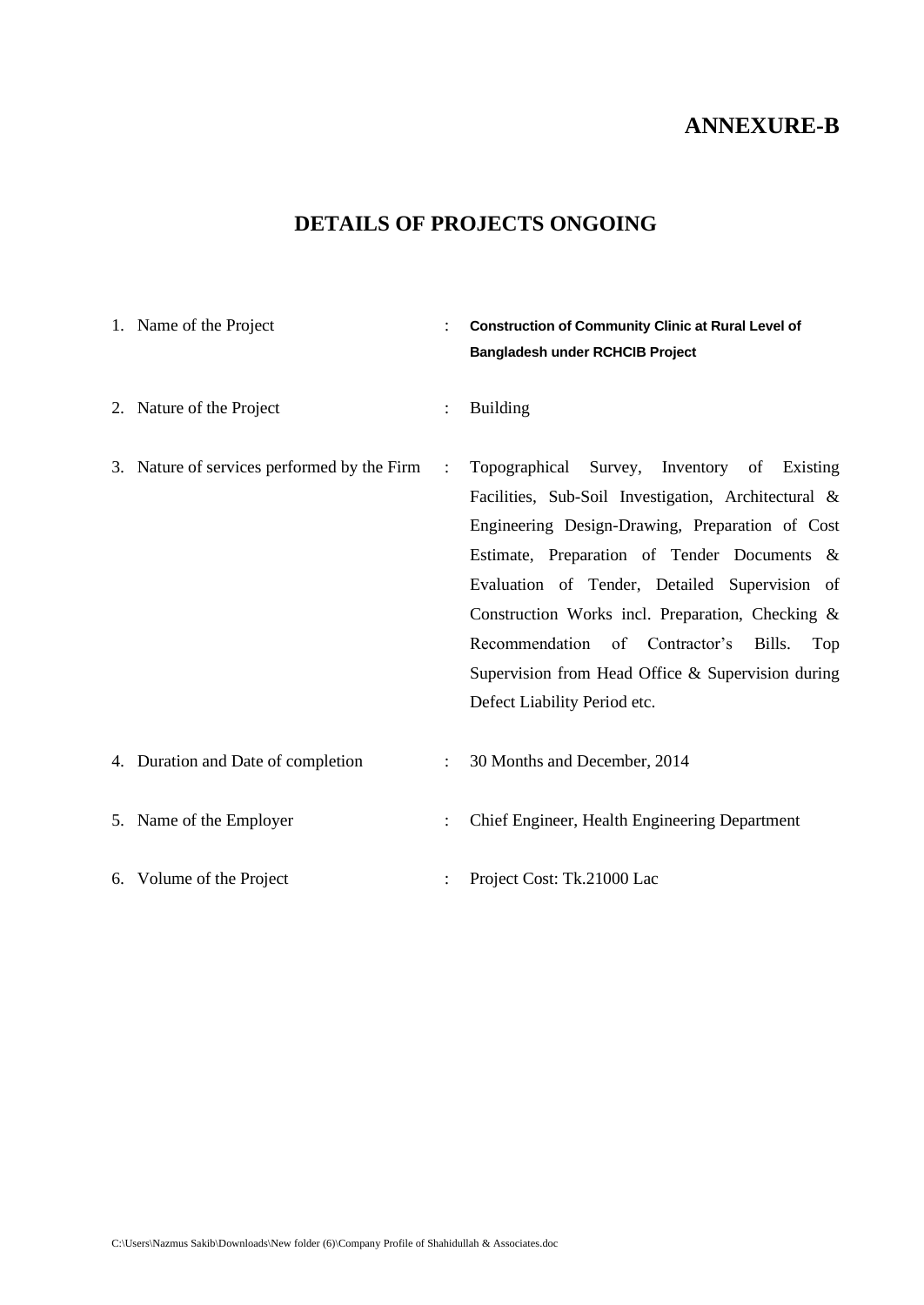# **DETAILS OF PROJECTS ONGOING**

| 1. Name of the Project                      | $\ddot{\cdot}$       | Construction of 2 Buildings of 6-storied<br>having<br>foundation of 14-storied for Officers & Staff Quarter at<br>Uttara Residential Model Town (3rd Phase)                                                                                                                                                                                                                                                                                             |
|---------------------------------------------|----------------------|---------------------------------------------------------------------------------------------------------------------------------------------------------------------------------------------------------------------------------------------------------------------------------------------------------------------------------------------------------------------------------------------------------------------------------------------------------|
| 2. Nature of the Project                    |                      | <b>Building</b>                                                                                                                                                                                                                                                                                                                                                                                                                                         |
| 3. Nature of services performed by the Firm | $\ddot{\phantom{a}}$ | Topographical Survey, Inventory of<br>Existing<br>Facilities, Sub-Soil Investigation, Architectural &<br>Engineering Design-Drawing, Preparation of Cost<br>Estimate, Preparation of Tender Documents &<br>Evaluation of Tender, Detailed Supervision of<br>Construction Works incl. Preparation, Checking &<br>Recommendation of Contractor's<br>Bills.<br>Top<br>Supervision from Head Office $\&$ Supervision during<br>Defect Liability Period etc. |
| 4. Duration and Date of completion          |                      | 30 Months and December, 2014                                                                                                                                                                                                                                                                                                                                                                                                                            |
| 5. Name of the Employer                     |                      | Chairman, RAJUK                                                                                                                                                                                                                                                                                                                                                                                                                                         |

6. Volume of the Project : Project Cost: Tk.2500 Lac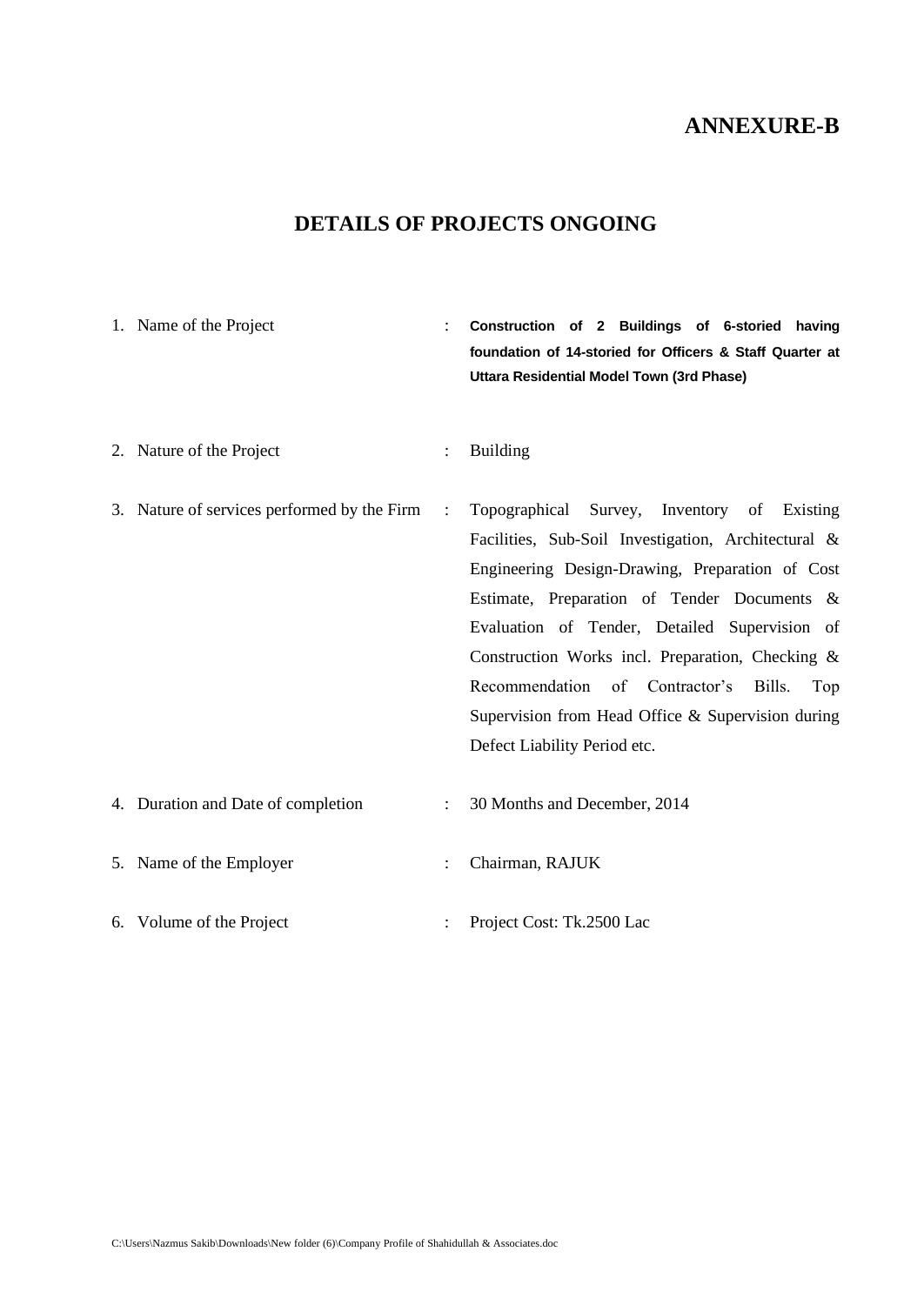| 1. Name of the Project                      |                | Construction of Social Infrastructure (Primary School,<br>High School, Mosque etc.) of Purbachal New Town                                                                                                                                                                                                                                                                                                                                              |
|---------------------------------------------|----------------|--------------------------------------------------------------------------------------------------------------------------------------------------------------------------------------------------------------------------------------------------------------------------------------------------------------------------------------------------------------------------------------------------------------------------------------------------------|
| 2. Nature of the Project                    | $\ddot{\cdot}$ | <b>Building</b>                                                                                                                                                                                                                                                                                                                                                                                                                                        |
| 3. Nature of services performed by the Firm | $\ddot{\cdot}$ | Topographical Survey, Inventory of<br>Existing<br>Facilities, Sub-Soil Investigation, Architectural &<br>Engineering Design-Drawing, Preparation of Cost<br>Estimate, Preparation of Tender Documents &<br>Evaluation of Tender, Detailed Supervision of<br>Construction Works incl. Preparation, Checking &<br>Recommendation of Contractor's<br>Bills.<br>Top<br>Supervision from Head Office $&$ Supervision during<br>Defect Liability Period etc. |
| 4. Duration and Date of completion          | $\ddot{\cdot}$ | 30 Months and December, 2014                                                                                                                                                                                                                                                                                                                                                                                                                           |
| 5. Name of the Employer                     | $\ddot{\cdot}$ | Chairman, RAJUK                                                                                                                                                                                                                                                                                                                                                                                                                                        |
| 6. Volume of the Project                    |                | Project Cost: Tk.5000 Lac                                                                                                                                                                                                                                                                                                                                                                                                                              |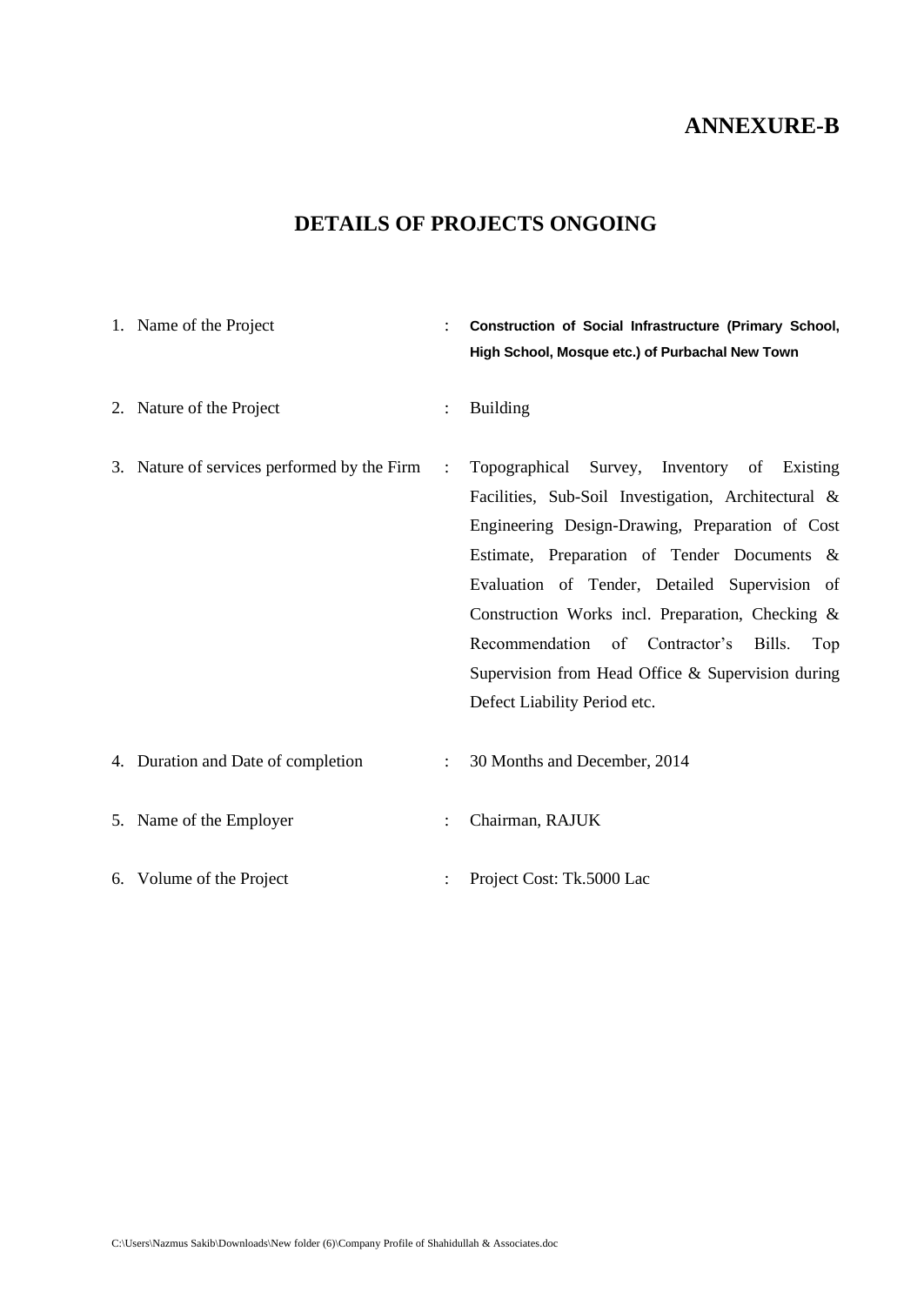| 1. Name of the Project                      | $\ddot{\cdot}$       | Construction of Different type of Factory Buildings in<br>EPZ's under BEPZA.                                                                                                                                                                                                                                                                                                                                                                         |
|---------------------------------------------|----------------------|------------------------------------------------------------------------------------------------------------------------------------------------------------------------------------------------------------------------------------------------------------------------------------------------------------------------------------------------------------------------------------------------------------------------------------------------------|
| 2. Nature of the Project                    | $\vdots$             | <b>Building</b>                                                                                                                                                                                                                                                                                                                                                                                                                                      |
| 3. Nature of services performed by the Firm | $\mathbf{r}$         | Topographical Survey, Inventory of Existing<br>Facilities, Sub-Soil Investigation, Architectural &<br>Engineering Design-Drawing, Preparation of Cost<br>Estimate, Preparation of Tender Documents &<br>Evaluation of Tender, Detailed Supervision of<br>Construction Works incl. Preparation, Checking &<br>Recommendation of Contractor's<br>Bills.<br>Top<br>Supervision from Head Office $\&$ Supervision during<br>Defect Liability Period etc. |
| 4. Duration and Date of completion          | $\ddot{\cdot}$       | 30 Months and December, 2014                                                                                                                                                                                                                                                                                                                                                                                                                         |
| 5. Name of the Employer                     | $\ddot{\phantom{a}}$ | Chairman, BEPZA                                                                                                                                                                                                                                                                                                                                                                                                                                      |
| 6. Volume of the Project                    |                      | Project Cost: Tk.5000 Lac                                                                                                                                                                                                                                                                                                                                                                                                                            |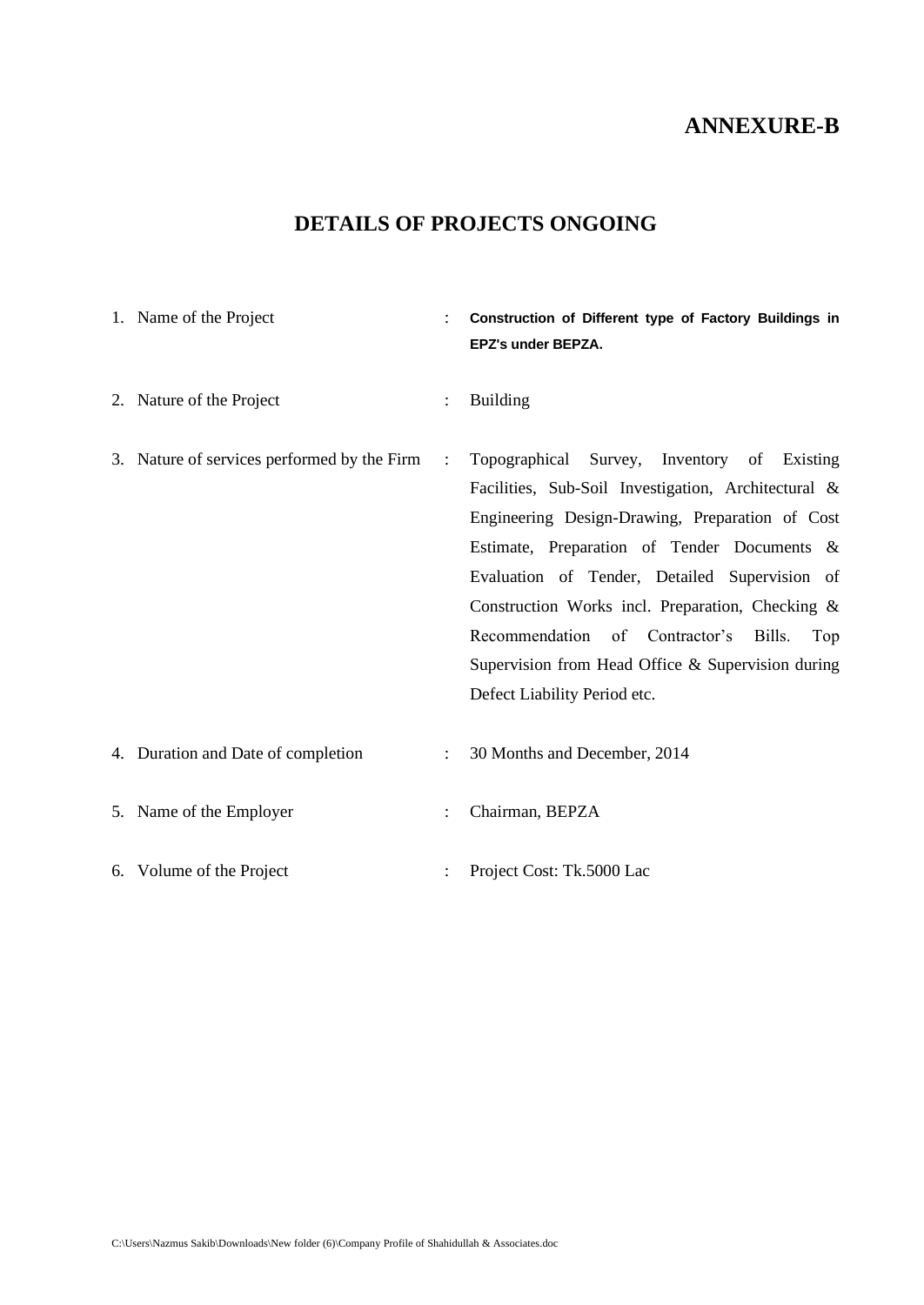| 1. Name of the Project                      |                      | Establishment of Satkhira Medical College and Hospital.                                                                                                                                                                                                                                                                                                                                                                                           |
|---------------------------------------------|----------------------|---------------------------------------------------------------------------------------------------------------------------------------------------------------------------------------------------------------------------------------------------------------------------------------------------------------------------------------------------------------------------------------------------------------------------------------------------|
| 2. Nature of the Project                    | $\ddot{\cdot}$       | <b>Building</b>                                                                                                                                                                                                                                                                                                                                                                                                                                   |
| 3. Nature of services performed by the Firm | $\ddot{\phantom{a}}$ | Topographical Survey, Inventory of Existing<br>Facilities, Sub-Soil Investigation, Architectural &<br>Engineering Design-Drawing, Preparation of Cost<br>Estimate, Preparation of Tender Documents &<br>Evaluation of Tender, Detailed Supervision of<br>Construction Works incl. Preparation, Checking &<br>Recommendation of Contractor's<br>Bills.<br>Top<br>Supervision from Head Office & Supervision during<br>Defect Liability Period etc. |
| 4. Duration and Date of completion          | $\ddot{\cdot}$       | 35 Months and December, 2015                                                                                                                                                                                                                                                                                                                                                                                                                      |
| 5. Name of the Employer                     | $\ddot{\cdot}$       | Chief Engineer, Health Engineering Department                                                                                                                                                                                                                                                                                                                                                                                                     |
| 6. Volume of the Project                    |                      | Project Cost: Tk.19700 Lac                                                                                                                                                                                                                                                                                                                                                                                                                        |